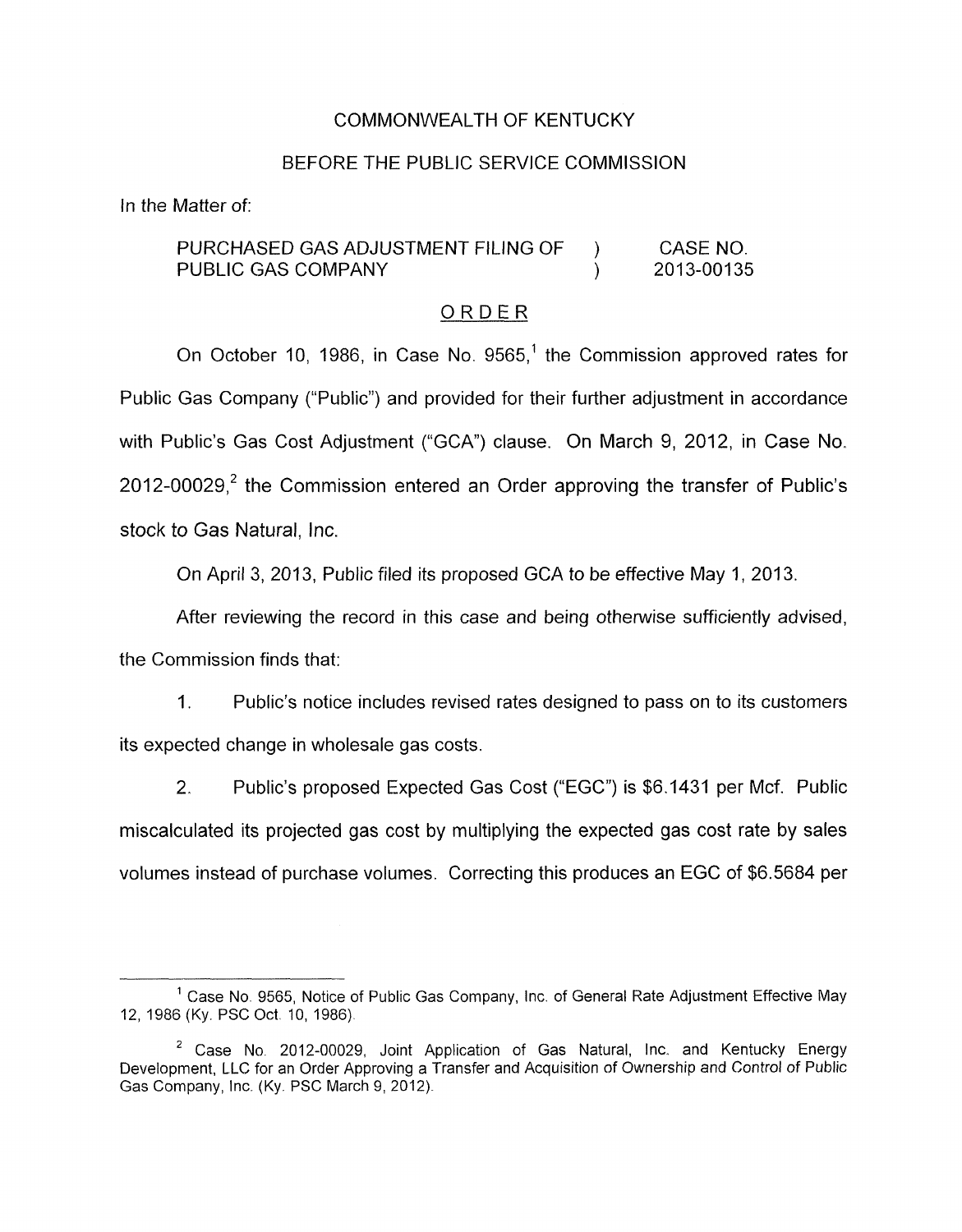Mcf, which is an increase of \$1.1035 per Mcf from the previous EGC of \$5.4649 per Mcf.

3. Public's notice sets out no current quarter Refund Adjustment.

4. Public's notice sets out a current quarter Actual Adjustment ("AA") of \$0386 per Mcf. Public miscalculated its total AA by failing to include its previous quarter AA of \$.0632 per Mcf, and by continuing to include an expired AA of (\$4151) per Mcf. Public's total AA is (\$.2589) per Mcf, which is an increase of \$.4537 per Mcf from the previous total AA of (\$.7126) per Mcf.

*5.* Public's notice sets out a calculation for a Balance Adjustment ("BA"). Public's tariff does not include a provision for a BA; therefore, this adjustment is not included in the GCA.

*5.* Public's GCA is \$6.3095 per Mcf, which is an increase of \$1.5572 per Mcf from the previous GCA of \$4.7523 per Mcf.

6. The rates in the Appendix to this Order are fair, just, and reasonable and should be approved for service rendered by Public on and after May 3, 2013. Public did not give the 30 days' notice required for its increase in rates to be effective May 1, 2013.

IT IS THEREFORE ORDERED that:

 $1<sup>1</sup>$ The rate proposed by Public is denied.

2. The rate in the Appendix attached hereto and incorporated herein is approved for service rendered on and after May 3,2013.

3. Within 20 days of the date of this Order, Public shall file with this Commission, using the Commission's electronic Tariff Filing System, revised tariff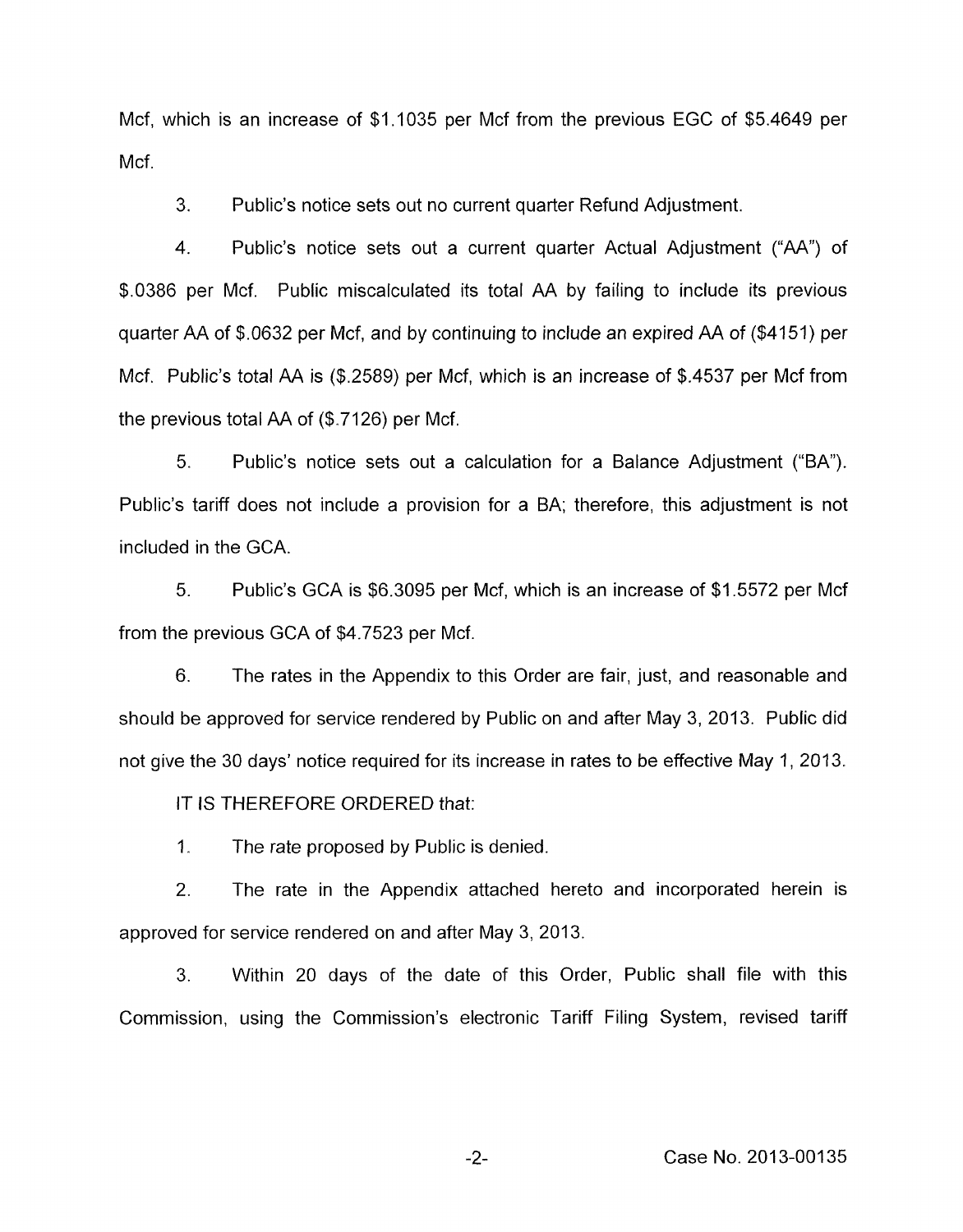sheets setting out the rates approved herein and reflecting that they were approved pursuant to this Order.

By the Commission



ATTEST:

Carra D. Buenwell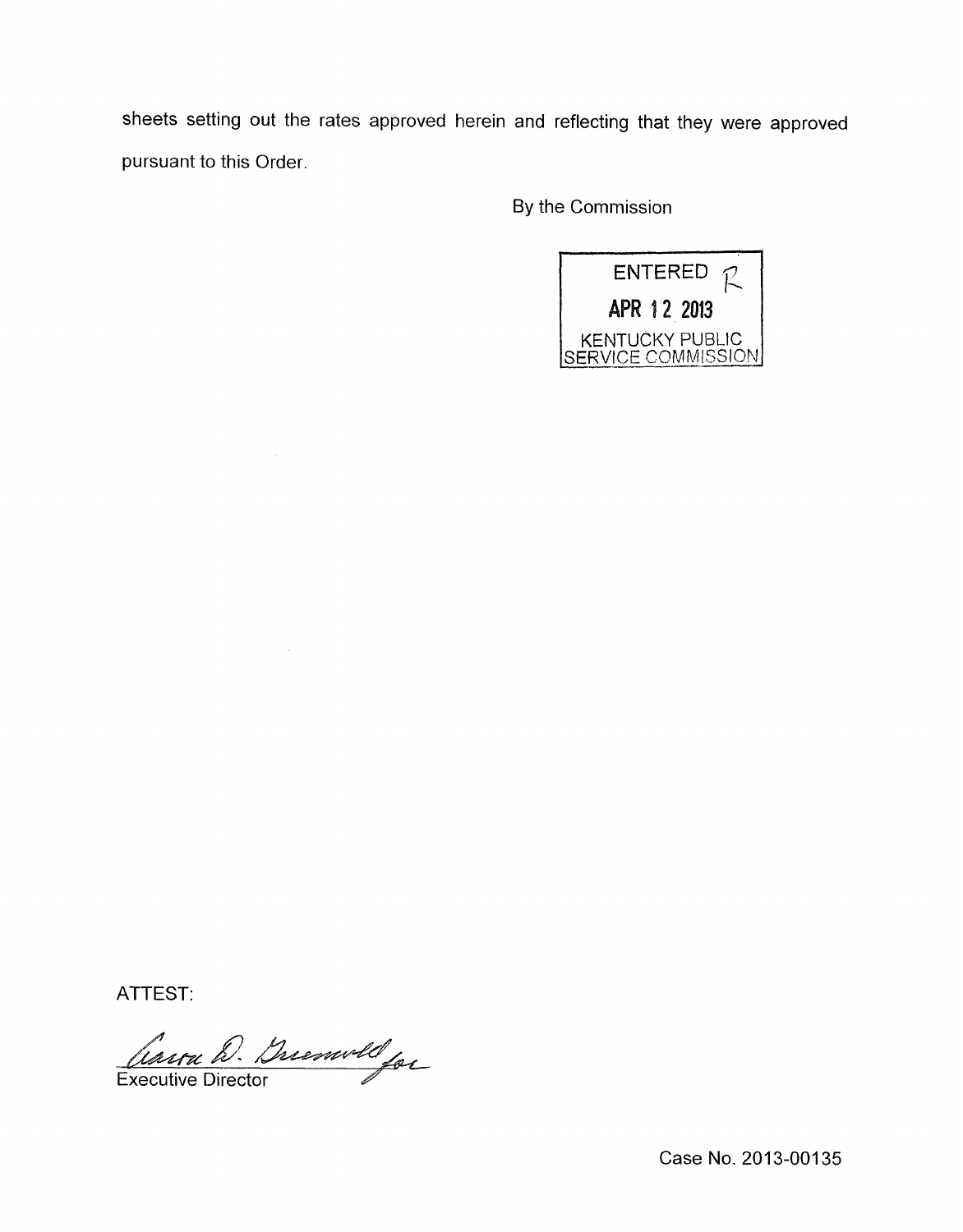### APPENDIX

## APPENDIX TO AN ORDER OF THE KENTUCKY PUBLIC SERVICE COMMISSION IN CASE NO. 2013-00135 DATED <sup>I</sup>

The following rates and charges are prescribed for the customers served by Public Gas Company. All other rates and charges not specifically mentioned herein shall remain the same as those in effect under authority of the Commission prior to the effective date of this Order.

|                                   | <b>Base Rate</b>    | <b>Gas Cost</b><br>Recovery<br>Rate | Total    |
|-----------------------------------|---------------------|-------------------------------------|----------|
| <b>Customer Charge</b><br>All Mcf | \$10.00<br>\$3.0914 | \$6.3095                            | \$9.4009 |